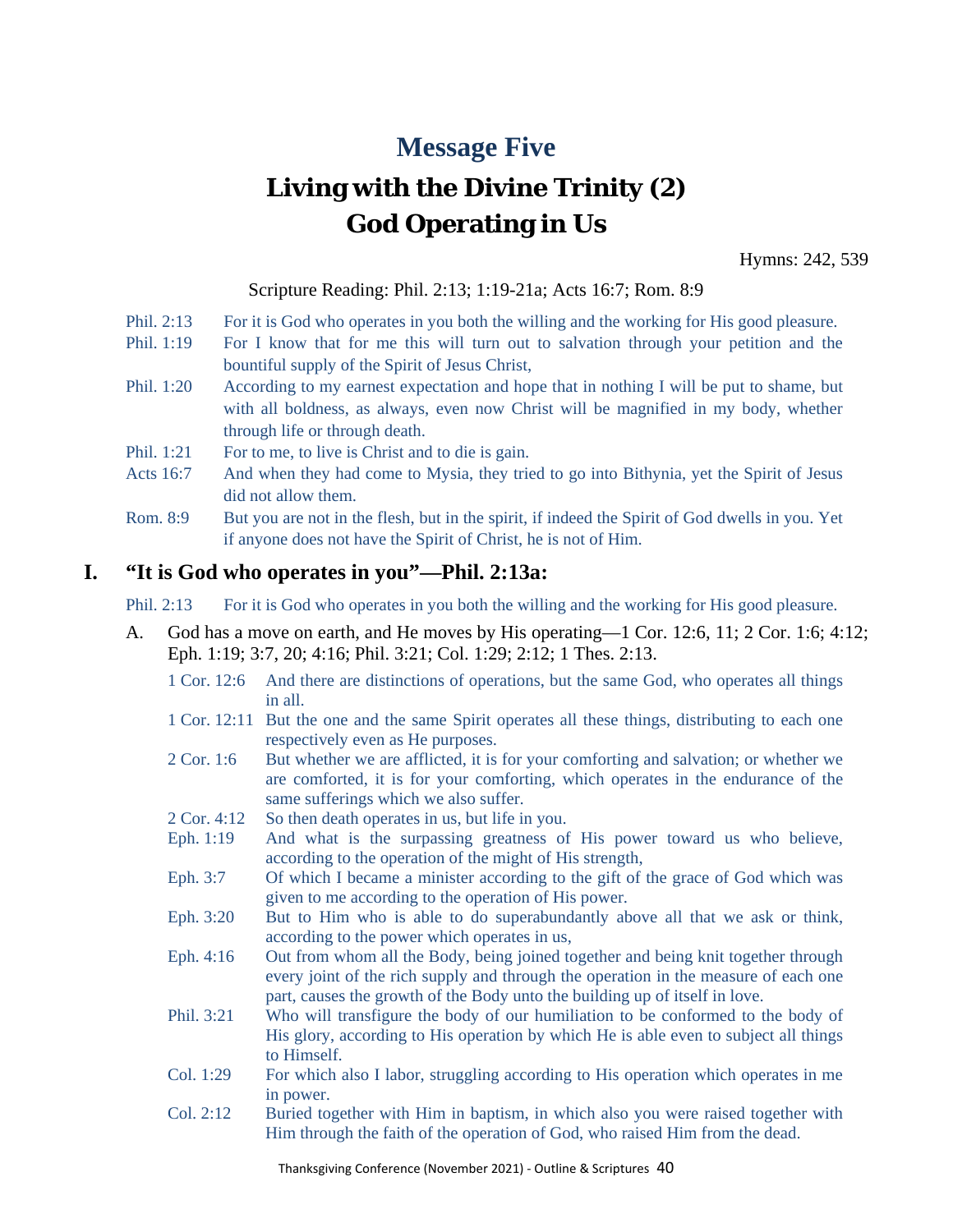- 1 Thes. 2:13 And because of this we also thank God unceasingly that when you received the word of God, which you heard from us, you accepted it not as the word of men but even as it truly is, the word of God, which also operates in you who believe.
- B. Philippians 2:12-13 reveals that the overall, all-embracing, inclusive thought of the book of Philippians is that God is operating in us:
	- Phil. 2:12 So then, my beloved, even as you have always obeyed, not as in my presence only but now much rather in my absence, work out your own salvation with fear and trembling;
	- Phil. 2:13 For it is God who operates in you both the willing and the working for His good pleasure.
	- 1. Whatever Christ is to us is for the operating of God—vv. 5-11; 3:8-10.
		- Phil. 2:5 Let this mind be in you, which was also in Christ Jesus,
		- Phil. 2:6 Who, existing in the form of God, did not consider being equal with God a treasure to be grasped,
		- Phil. 2:7 But emptied Himself, taking the form of a slave, becoming in the likeness of men;
		- Phil. 2:8 And being found in fashion as a man, He humbled Himself, becoming obedient even unto death, and that the death of a cross.
		- Phil. 2:9 Therefore also God highly exalted Him and bestowed on Him the name which is above every name,
		- Phil. 2:10 That in the name of Jesus every knee should bow, of those who are in heaven and on earth and under the earth,
		- Phil. 2:11 And every tongue should openly confess that Jesus Christ is Lord to the glory of God the Father.
		- Phil. 3:8 But moreover I also count all things to be loss on account of the excellency of the knowledge of Christ Jesus my Lord, on account of whom I have suffered the loss of all things and count them as refuse that I may gain Christ
		- Phil. 3:9 And be found in Him, not having my own righteousness which is out of the law, but that which is through faith in Christ, the righteousness which is out of God and based on faith,
		- Phil. 3:10 To know Him and the power of His resurrection and the fellowship of His sufferings, being conformed to His death,
	- 2. Our God is living, moving, and operating in us continuously, and we should care for God's operating in us—2:13.
		- Phil. 2:13 For it is God who operates in you both the willing and the working for His good pleasure.
	- 3. If we have the spiritual discernment, the spiritual realizing power, we can see that all the things in the book of Philippians are related to God's operating in us—1:19; 2:5-11; 3:10, 12, 21; 4:5-7, 19, 23.
		- Phil. 1:19 For I know that for me this will turn out to salvation through your petition and the bountiful supply of the Spirit of Jesus Christ,.
		- Phil. 2:5 Let this mind be in you, which was also in Christ Jesus,
		- Phil. 2:6 Who, existing in the form of God, did not consider being equal with God a treasure to be grasped,
		- Phil. 2:7 But emptied Himself, taking the form of a slave, becoming in the likeness of men;
		- Phil. 2:8 And being found in fashion as a man, He humbled Himself, becoming obedient even unto death, and that the death of a cross.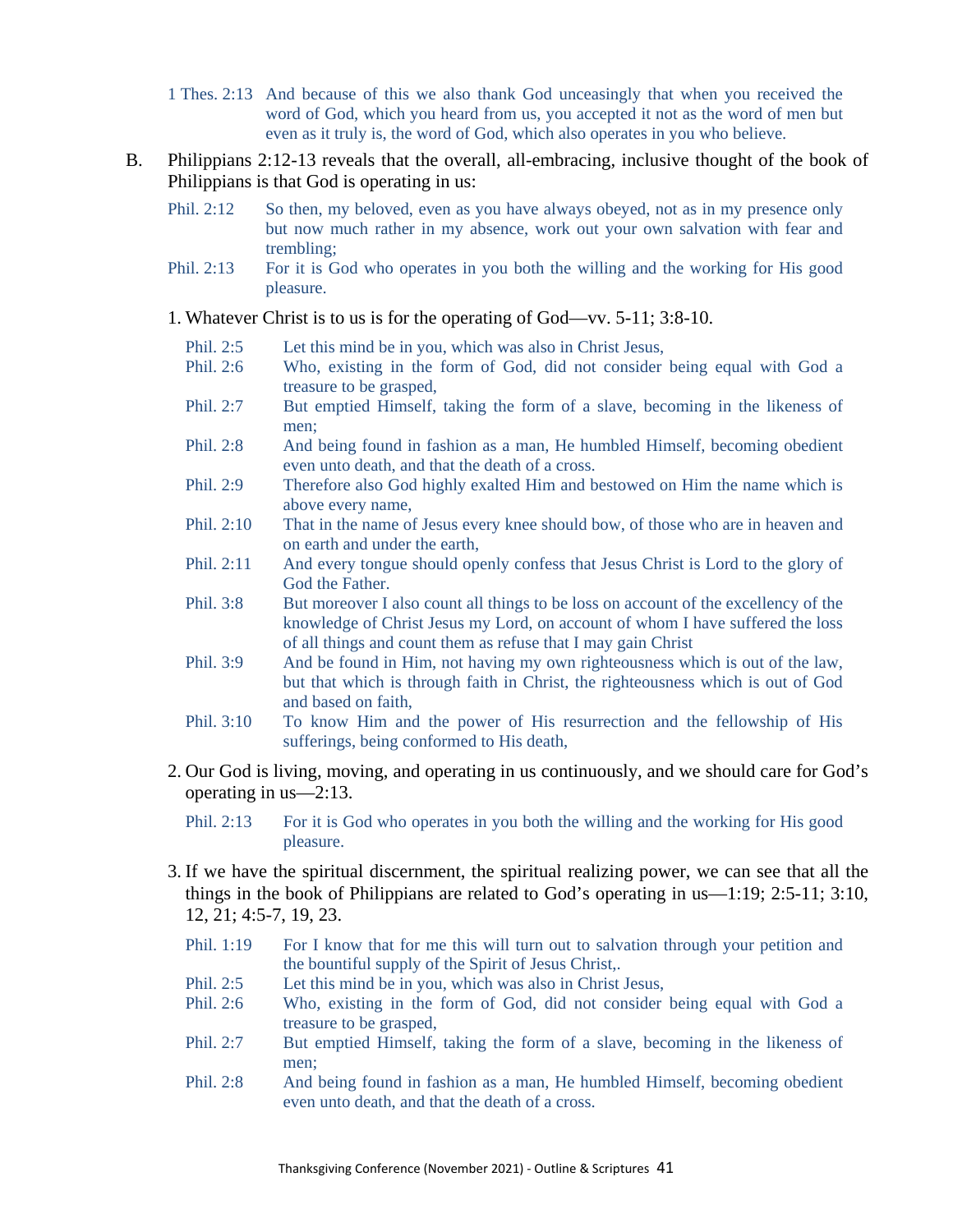- Phil. 2:9 Therefore also God highly exalted Him and bestowed on Him the name which is above every name,
- Phil. 2:10 That in the name of Jesus every knee should bow, of those who are in heaven and on earth and under the earth,
- Phil. 2:11 And every tongue should openly confess that Jesus Christ is Lord to the glory of God the Father.
- Phil. 3:10 To know Him and the power of His resurrection and the fellowship of His sufferings, being conformed to His death,
- Phil. 3:12 Not that I have already obtained or am already perfected, but I pursue, if even I may lay hold of that for which I also have been laid hold of by Christ Jesus.
- Phil. 3:21 Who will transfigure the body of our humiliation to be conformed to the body of His glory, according to His operation by which He is able even to subject all things to Himself.
- Phil. 4:5 Let your forbearance be known to all men. The Lord is near.
- Phil. 4:6 In nothing be anxious, but in everything, by prayer and petition with thanksgiving, let your requests be made known to God;
- Phil. 4:7 And the peace of God, which surpasses every man's understanding, will guard your hearts and your thoughts in Christ Jesus.
- Phil. 4:19 And my God will fill your every need according to His riches, in glory, in Christ Jesus.
- Phil. 4:23 The grace of the Lord Jesus Christ be with your spirit.
- C. Everything that is covered in the book of Philippians is under God's operating move:
	- 1. Chapter 1 shows us that we need to live and magnify Christ for Him to be our living and expression—vv. 20-21.
		- Phil. 1:20 According to my earnest expectation and hope that in nothing I will be put to shame, but with all boldness, as always, even now Christ will be magnified in my body, whether through life or through death.
		- Phil. 1:21 For to me, to live is Christ and to die is gain.
	- 2. Chapter 2 shows that we need to take Christ as our pattern and hold Him forth—vv. 5-11, 16.
		- Phil. 2:5 Let this mind be in you, which was also in Christ Jesus,
		- Phil. 2:6 Who, existing in the form of God, did not consider being equal with God a treasure to be grasped,
		- Phil. 2:7 But emptied Himself, taking the form of a slave, becoming in the likeness of men;
		- Phil. 2:8 And being found in fashion as a man, He humbled Himself, becoming obedient even unto death, and that the death of a cross.
		- Phil. 2:9 Therefore also God highly exalted Him and bestowed on Him the name which is above every name,
		- Phil. 2:10 That in the name of Jesus every knee should bow, of those who are in heaven and on earth and under the earth,
		- Phil. 2:11 And every tongue should openly confess that Jesus Christ is Lord to the glory of God the Father.
		- Phil. 2:16 Holding forth the word of life, so that I may have a boast in the day of Christ that I did not run in vain nor labor in vain.
	- 3. Chapter 3 shows that we need to pursue and gain Christ as our goal—v. 14.
		- Phil. 3:14 I pursue toward the goal for the prize to which God in Christ Jesus has called me upward.
	- 4. Chapter 4 shows that Christ is our secret—vv. 12-13.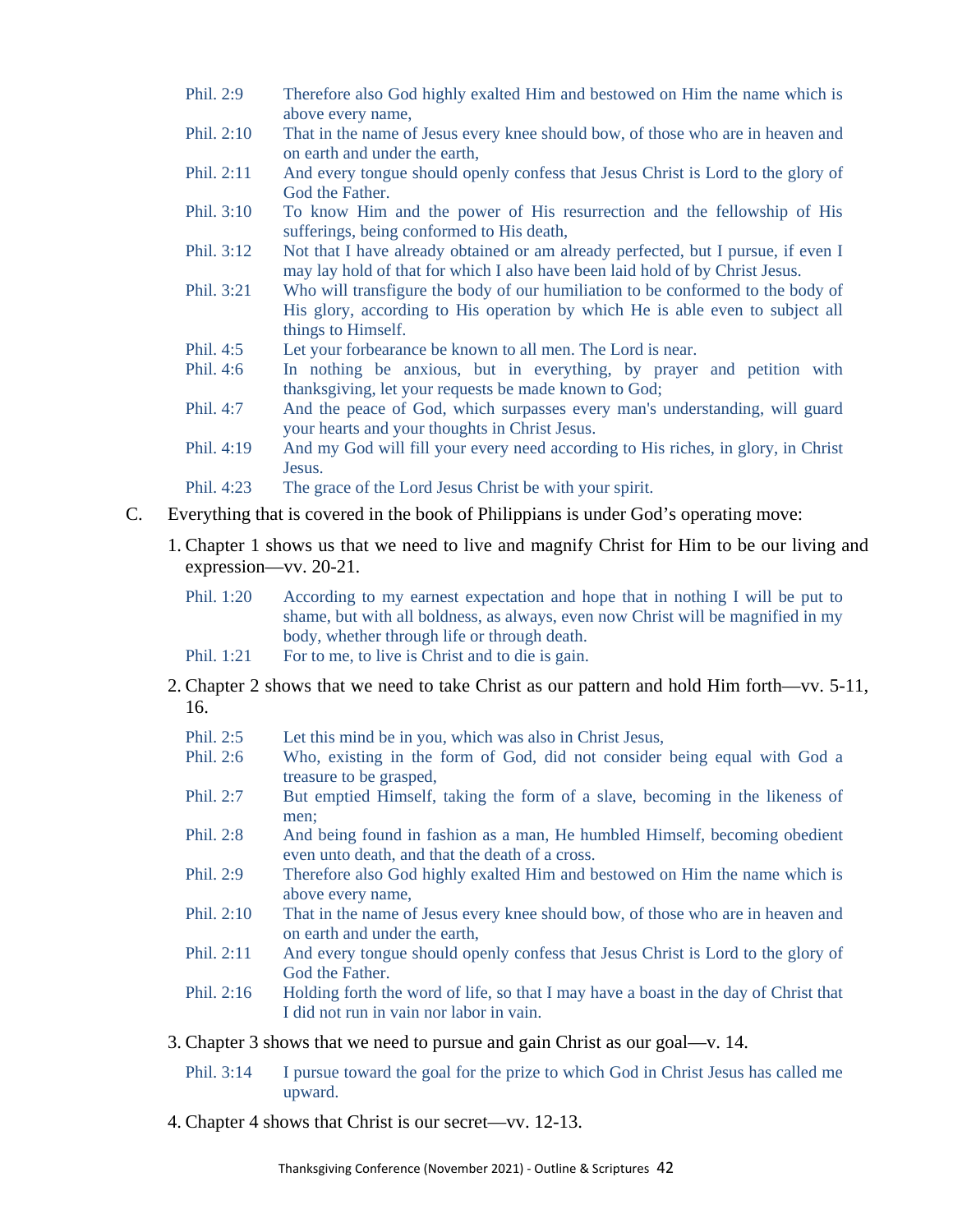- Phil. 4:12 I know also how to be abased, and I know how to abound; in everything and in all things I have learned the secret both to be filled and to hunger, both to abound and to lack.
- Phil. 4:13 I am able to do all things in Him who empowers me.
- D. God is operating in us "both the willing and the working for His good pleasure"—2:13b:
	- Phil. 2:13 For it is God who operates in you both the willing and the working for His good pleasure.
	- 1. The God who operates in us is the Triune God—the Father, the Son, and the Spirit—Matt. 28:19; 2 Cor. 13:14.
		- Matt. 28:19 Go therefore and disciple all the nations, baptizing them into the name of the Father and of the Son and of the Holy Spirit,
		- 2 Cor. 13:14 The grace of the Lord Jesus Christ and the love of God and the fellowship of the Holy Spirit be with you all.
	- 2. The willing is within; the working is without—Phil. 2:13:
		- Phil. 2:13 For it is God who operates in you both the willing and the working for His good pleasure.
		- a. The willing takes place in our will, indicating that God's operation begins from our spirit and spreads into our mind, emotion, and will—Rom. 8:4, 6.
			- Rom. 8:4 That the righteous requirement of the law might be fulfilled in us, who do not walk according to the flesh but according to the spirit.
			- Rom. 8:6 For the mind set on the flesh is death, but the mind set on the spirit is life and peace.
		- b. The Greek word for working, or acting, in Philippians 2:13 is the same word for operates in this verse.

Phil. 2:13 For it is God who operates in you both the willing and the working for His good pleasure.

- 3. In verse 13 "His good pleasure"—the good pleasure of His will—is that we may reach the climax of His supreme salvation—Eph. 1:5; Phil. 1:19; 2:12.
	- Phil. 2:13 For it is God who operates in you both the willing and the working for His good pleasure.
	- Eph. 1:5 Predestinating us unto sonship through Jesus Christ to Himself, according to the good pleasure of His will,
	- Phil. 1:19 For I know that for me this will turn out to salvation through your petition and the bountiful supply of the Spirit of Jesus Christ,
	- Phil. 2:12 So then, my beloved, even as you have always obeyed, not as in my presence only but now much rather in my absence, work out your own salvation with fear and trembling;
- E. We need to see that God's operating in us is a miraculous normality; it is altogether normal yet altogether miraculous—v. 13; 4:6-7:
	- Phil. 2:13 For it is God who operates in you both the willing and the working for His good pleasure.
	- Phil. 4:6 In nothing be anxious, but in everything, by prayer and petition with thanksgiving, let your requests be made known to God;
	- Phil. 4:7 And the peace of God, which surpasses every man's understanding, will guard your hearts and your thoughts in Christ Jesus.
	- 1. God is operating within us miraculously yet normally and quietly—v. 7.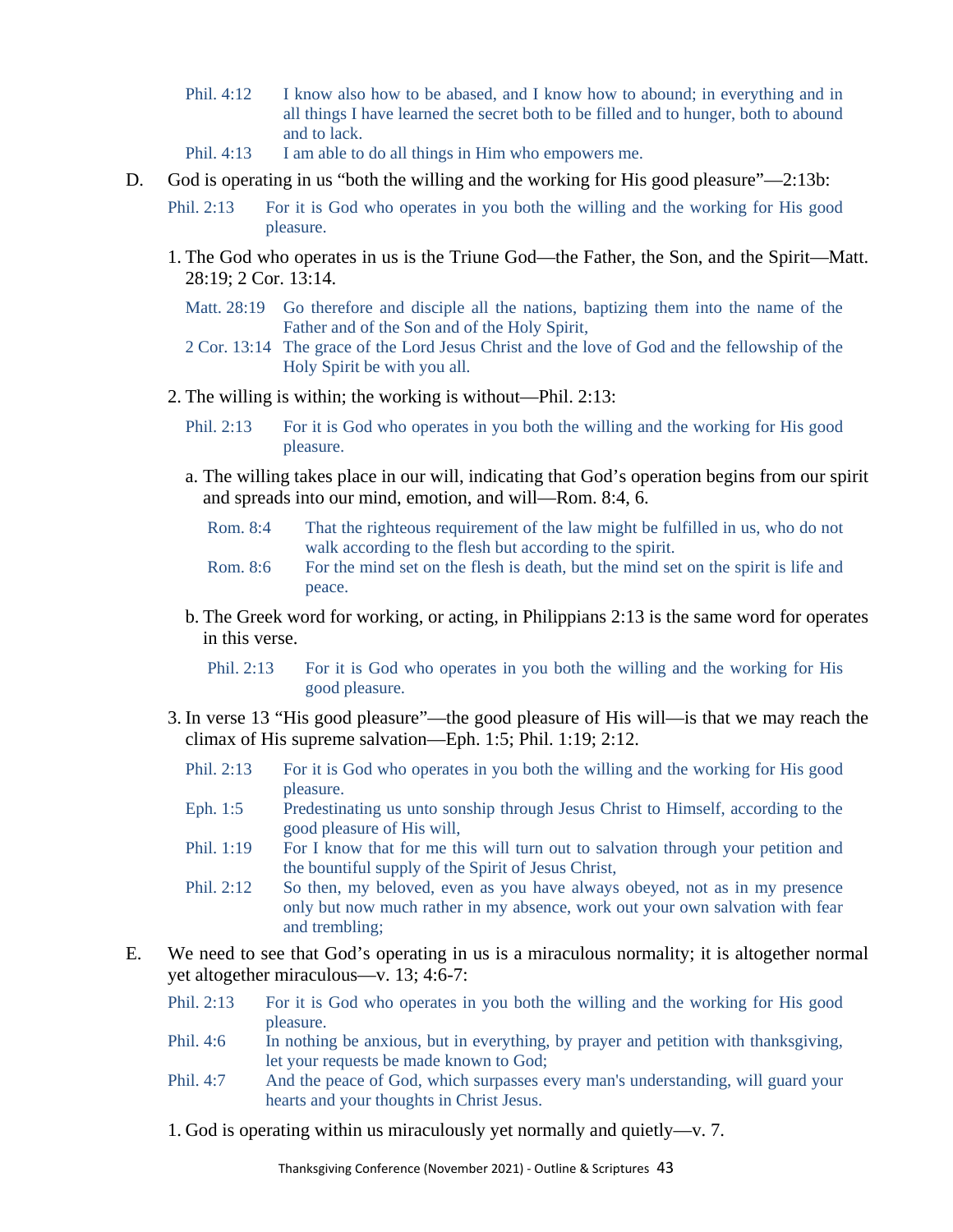- Phil. 4:7 And the peace of God, which surpasses every man's understanding, will guard your hearts and your thoughts in Christ Jesus.
- 2. God's operating in us is not outwardly spectacular, but in a spiritual sense it is a great matter—Eph. 1:19; 3:17.
	- Eph. 1:19 And what is the surpassing greatness of His power toward us who believe, according to the operation of the might of His strength,
	- Eph. 3:17 That Christ may make His home in your hearts through faith, that you, being rooted and grounded in love,

## **II. God's operating in us is with "the bountiful supply of the Spirit of Jesus Christ"—Phil. 1:19:**

- Eph. 1:19 And what is the surpassing greatness of His power toward us who believe, according to the operation of the might of His strength,
- A. The Spirit of Jesus is a particular expression concerning the Spirit of God and refers to the Spirit of the incarnated Savior who, as Jesus in His humanity, passed through human living and death on the cross—Acts 16:7; Luke 1:31, 35; Matt. 1:21:
	- Acts 16:7 And when they had come to Mysia, they tried to go into Bithynia, yet the Spirit of Jesus did not allow them.
	- Luke 1:31 And behold, you will conceive in your womb and bear a son, and you shall call His name Jesus.
	- Luke 1:35 And the angel answered and said to her, The Holy Spirit will come upon you, and the power of the Most High will overshadow you; therefore also the holy thing which is born will be called the Son of God.
	- Matt. 1:21 And she will bear a son, and you shall call His name Jesus, for it is He who will save His people from their sins.
	- 1. In the Spirit of Jesus there is not only the divine element of God but also the human element of Jesus and the elements of His human living and His suffering of death as well—Phil. 2:5-8.
		- Phil. 2:5 Let this mind be in you, which was also in Christ Jesus,
		- Phil. 2:6 Who, existing in the form of God, did not consider being equal with God a treasure to be grasped,
		- Phil. 2:7 But emptied Himself, taking the form of a slave, becoming in the likeness of men;
		- Phil. 2:8 And being found in fashion as a man, He humbled Himself, becoming obedient even unto death, and that the death of a cross.
	- 2. The Spirit of Jesus is not only the Spirit of God with divinity so that we may live the divine life but also the Spirit of the man Jesus with humanity in Him so that we may live a proper human life and endure its sufferings—v. 15.
		- Phil. 2:15 That you may be blameless and guileless, children of God without blemish in the midst of a crooked and perverted generation, among whom you shine as luminaries in the world,
	- 3. In his suffering Paul needed the Spirit of Jesus because in the Spirit of Jesus is the suffering element and the suffering strength to withstand persecution—Col. 1:24; Acts 9:15-16; 16:7.
		- Col. 1:24 I now rejoice in my sufferings on your behalf and fill up on my part that which is lacking of the afflictions of Christ in my flesh for His Body, which is the church;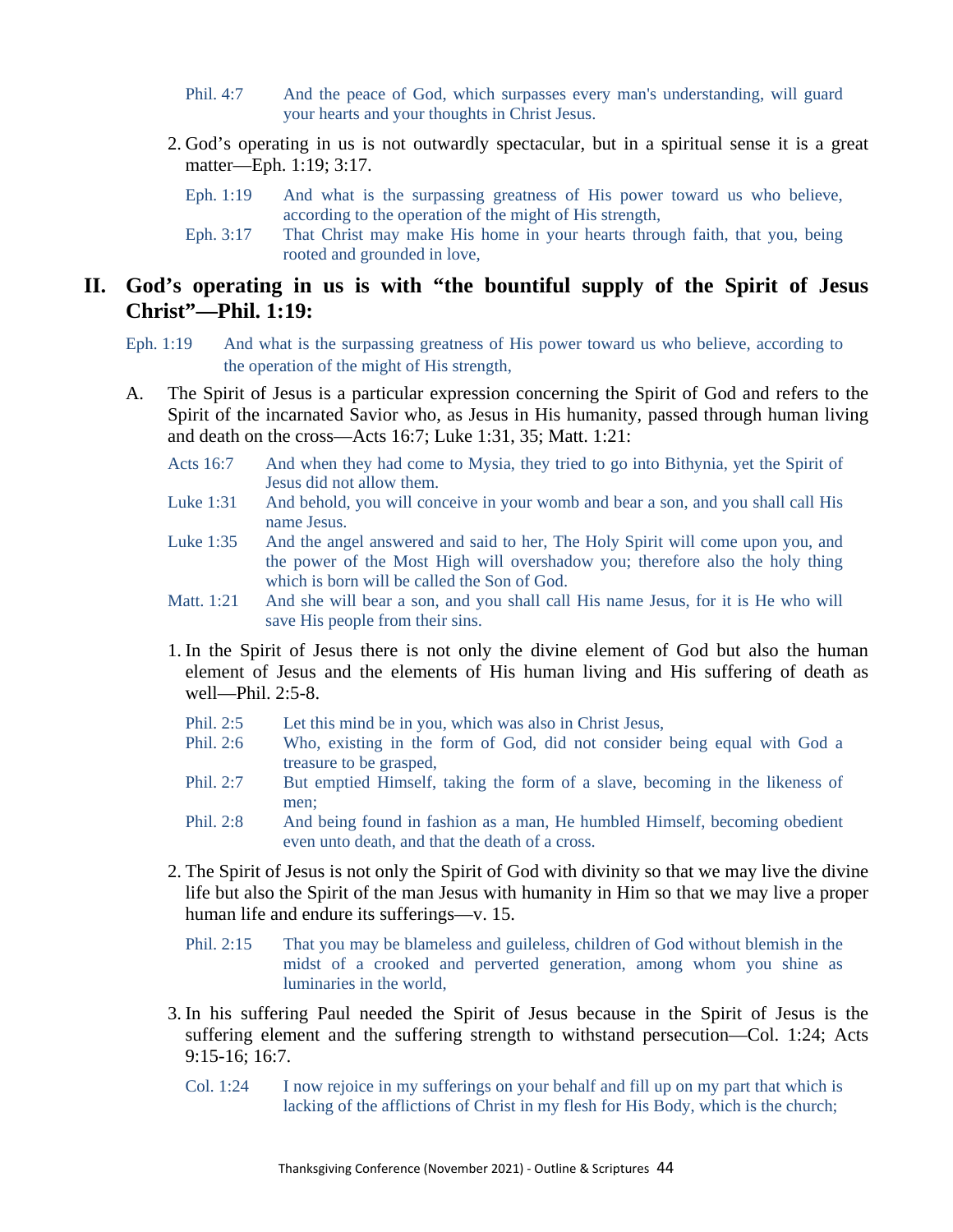- Acts 9:15 But the Lord said to him, Go, for this man is a chosen vessel to Me, to bear My name before both the Gentiles and kings and the sons of Israel;
- Acts 9:16 For I will show him how many things he must suffer on behalf of My name.
- Acts 16:7 And when they had come to Mysia, they tried to go into Bithynia, yet the Spirit of Jesus did not allow them.
- B. The Spirit of Christ refers to the Spirit of Christ in resurrection—Rom. 8:9:
	- Rom. 8:9 But you are not in the flesh, but in the spirit, if indeed the Spirit of God dwells in you. Yet if anyone does not have the Spirit of Christ, he is not of Him.
	- 1. Through the process of incarnation, crucifixion, and resurrection, the Spirit of God has become the Spirit of Christ—v. 9.
		- Rom. 8:9 But you are not in the flesh, but in the spirit, if indeed the Spirit of God dwells in you. Yet if anyone does not have the Spirit of Christ, he is not of Him.
	- 2. The Spirit of Christ is actually Christ Himself dwelling in our spirit to impart Himself, the embodiment of the processed Triune God, into us as resurrection life and power to deal with death in our nature—vv. 2, 9.
		- Rom. 8:2 For the law of the Spirit of life has freed me in Christ Jesus from the law of sin and of death.
		- Rom. 8:9 But you are not in the flesh, but in the spirit, if indeed the Spirit of God dwells in you. Yet if anyone does not have the Spirit of Christ, he is not of Him.
	- 3. By the Spirit of Christ we can partake of the power of His resurrection life, identified with Him in the transcendency of His ascension and in the authority of His enthronement—Phil. 3:10; Eph. 1:20-21; 2:6; John 11:25; Acts 2:22-24, 31-36.
		- Phil. 3:10 To know Him and the power of His resurrection and the fellowship of His sufferings, being conformed to His death,
		- Eph. 1:20 Which He caused to operate in Christ in raising Him from the dead and seating Him at His right hand in the heavenlies,
		- Eph. 1:21 Far above all rule and authority and power and lordship and every name that is named not only in this age but also in that which is to come;
		- Eph. 2:6 And raised us up together with Him and seated us together with Him in the heavenlies in Christ Jesus,
		- John 11:25 Jesus said to her, I am the resurrection and the life; he who believes into Me, even if he should die, shall live;
		- Acts 2:22 Men of Israel, hear these words: Jesus the Nazarene, a man shown by God to you to be approved by works of power and wonders and signs, which God did through Him in your midst, even as you yourselves know-
		- Acts 2:23 This man, delivered up by the determined counsel and foreknowledge of God, you, through the hand of lawless men, nailed to a cross and killed;
		- Acts 2:24 Whom God has raised up, having loosed the pangs of death, since it was not possible for Him to be held by it.
		- Acts 2:31 He, seeing this beforehand, spoke concerning the resurrection of the Christ, that neither was He abandoned to Hades, nor did His flesh see corruption.
		- Acts 2:32 This Jesus God has raised up, of which we all are witnesses.
		- Acts 2:33 Therefore having been exalted to the right hand of God and having received the promise of the Holy Spirit from the Father, He has poured out this which you both see and hear.
		- Acts 2:34 For David did not ascend into the heavens, but he himself says, "The Lord said to my Lord, Sit at My right hand
		- Acts 2:35 Until I set Your enemies as a footstool for Your feet."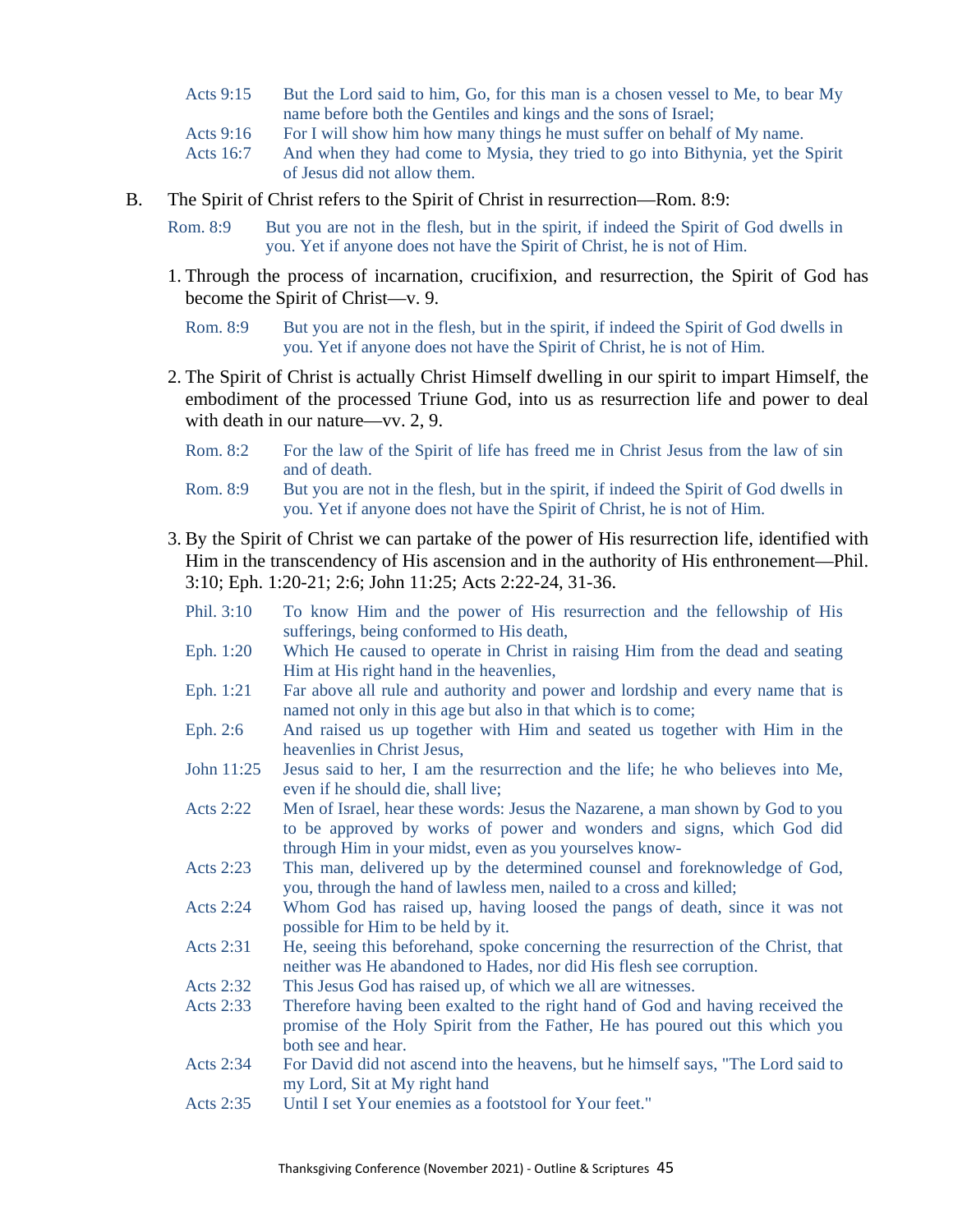Acts 2:36 Therefore let all the house of Israel know assuredly that God has made Him both Lord and Christ, this Jesus whom you have crucified.

- C. The Spirit of Jesus Christ refers to the Spirit of the suffering Jesus and the resurrected Christ—Phil. 1:19:
	- Phil. 1:19 For I know that for me this will turn out to salvation through your petition and the bountiful supply of the Spirit of Jesus Christ,
	- 1. Because the Spirit of Jesus has particular reference to the Lord's suffering, and the Spirit of Christ to His resurrection, the Spirit of Jesus Christ is related to both His suffering and His resurrection; the Spirit of Jesus Christ is the Spirit of the Jesus who lived a life of suffering on earth and of the Christ who is now in resurrection—Acts 16:7; Rom. 8:9; Phil. 1:19.
		- Acts 16:7 And when they had come to Mysia, they tried to go into Bithynia, yet the Spirit of Jesus did not allow them.
		- Rom. 8:9 But you are not in the flesh, but in the spirit, if indeed the Spirit of God dwells in you. Yet if anyone does not have the Spirit of Christ, he is not of Him.
		- Phil. 1:19 For I know that for me this will turn out to salvation through your petition and the bountiful supply of the Spirit of Jesus Christ,
	- 2. The Spirit of Jesus Christ is the Spirit of God becoming "the Spirit" mentioned in John 7:39—the Spirit of Jesus Christ through Christ's incarnation, crucifixion, and resurrection, that Spirit with both the divine element and the human element, with all the essence and reality of the incarnation, crucifixion, and resurrection of Christ.
		- John 7:39 But this He said concerning the Spirit, whom those who believed into Him were about to receive; for the Spirit was not yet, because Jesus had not yet been glorified.
- D. Bountiful supply is a specific and rich word used by the apostle to indicate the bountiful, rich supply of the Spirit of Jesus Christ—Phil. 1:19:
	- Phil. 1:19 For I know that for me this will turn out to salvation through your petition and the bountiful supply of the Spirit of Jesus Christ,
	- 1. We need to see that the bountiful supply of the Spirit of Jesus Christ includes divinity, the divine person with the divine life and nature; an uplifted humanity, a humanity with a proper life, living, nature, and person; the Lord's wonderful, all-inclusive death on the cross; and Christ's resurrection and ascension—John 1:1, 14, 29; Gal. 2:20; Luke 24:5-6, 50-51.
		- John 1:1 In the beginning was the Word, and the Word was with God, and the Word was God.
		- John 1:14 And the Word became flesh and tabernacled among us (and we beheld His glory, glory as of the only Begotten from the Father), full of grace and reality.
		- John 1:29 The next day he saw Jesus coming to him and said, Behold, the Lamb of God, who takes away the sin of the world!
		- Gal. 2:20 I am crucified with Christ; and it is no longer I who live, but it is Christ who lives in me; and the life which I now live in the flesh I live in faith, the faith in the Son of God, who loved me and gave Himself up for me.
		- Luke 24:5 And they became frightened and bowed their faces to the ground, and the men said to them, Why are you seeking the living One among the dead?
		- Luke 24:6 He is not here but has been raised. Remember how He spoke to you while He was still in Galilee,
		- Luke 24:50 And He led them out as far as Bethany, and He lifted up His hands and blessed them.